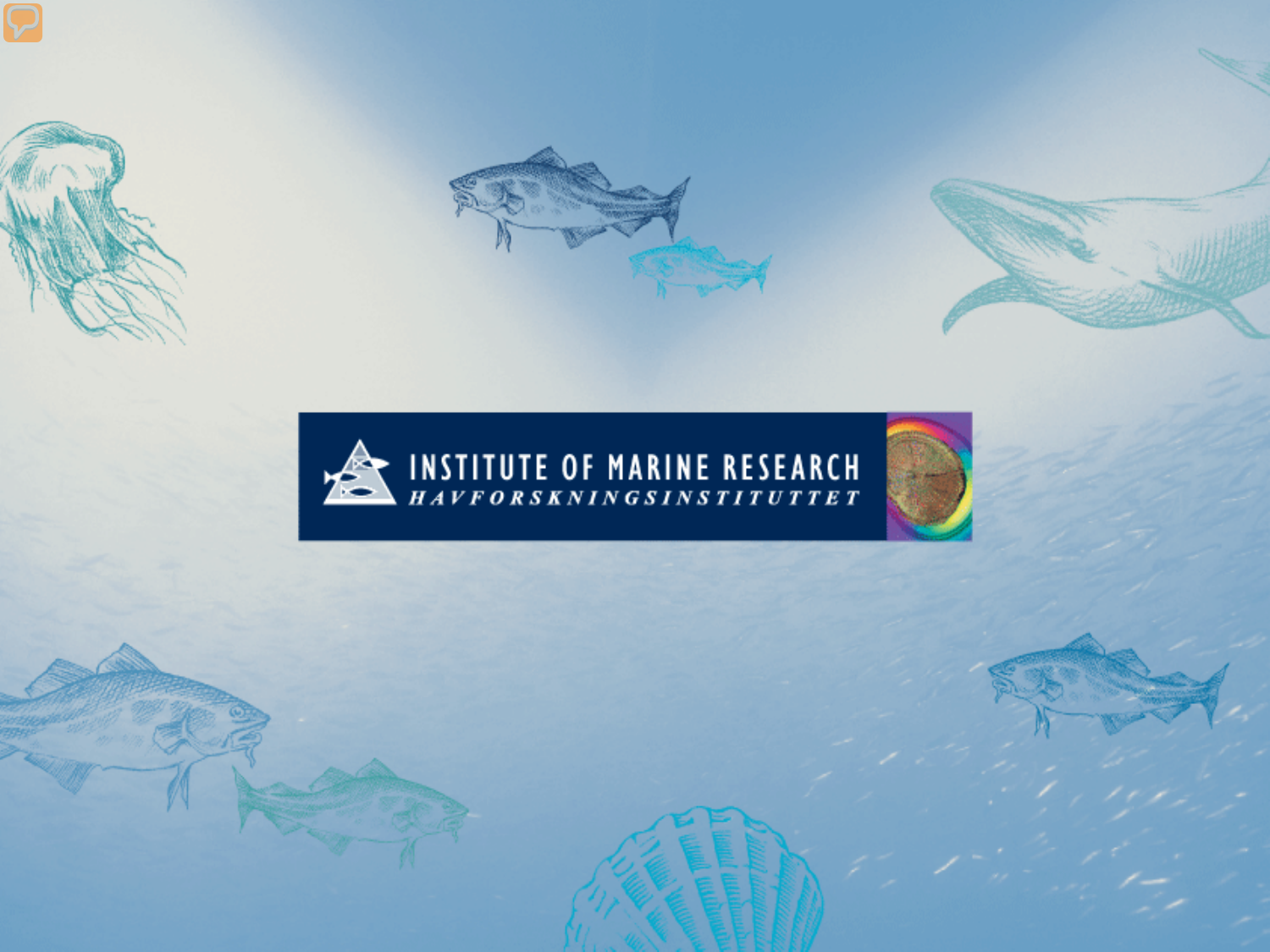## **Ocean Fleet Working Group**

### OFEG-TECH Bergen, 24-25 October 2007



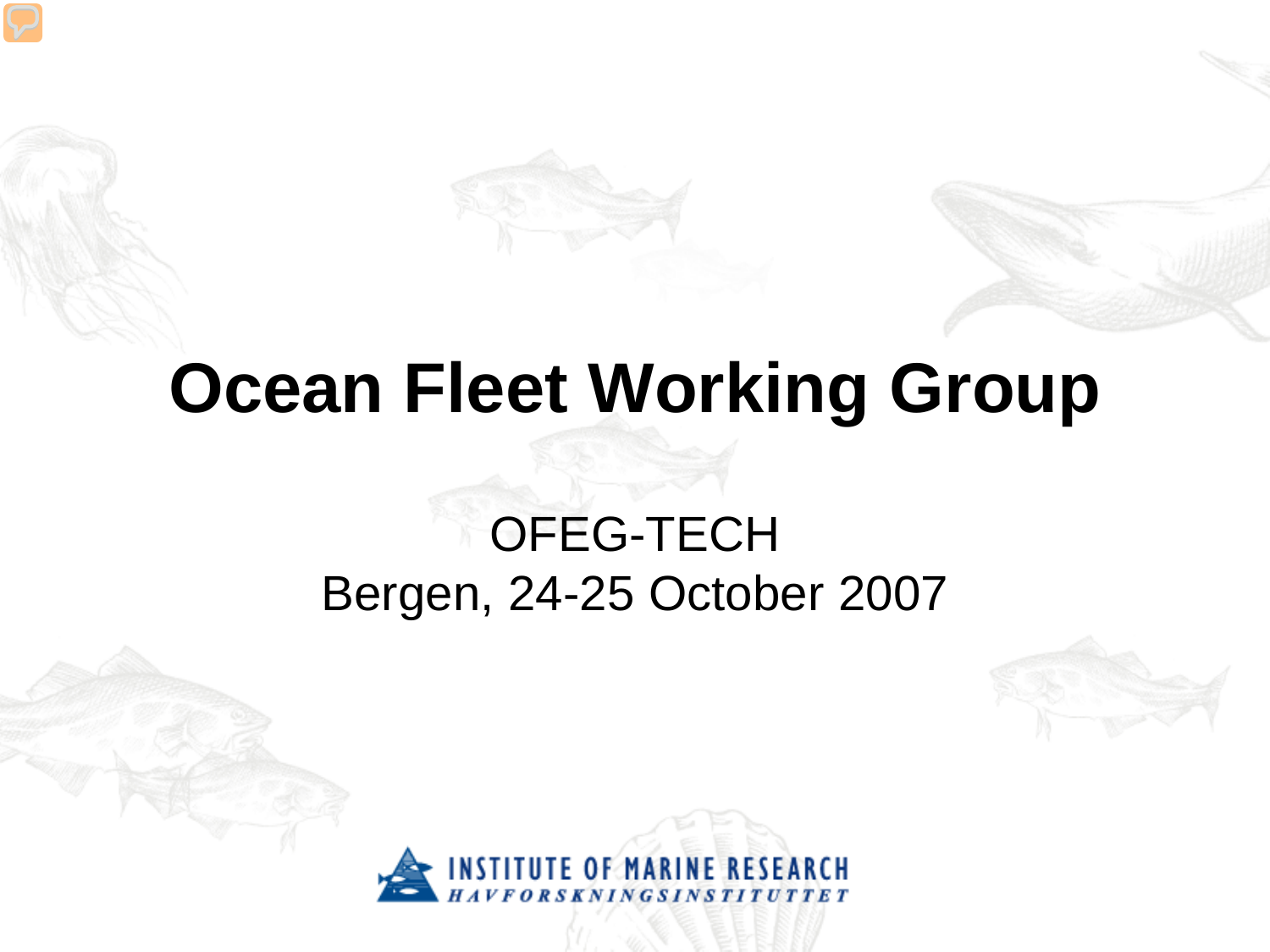# **Background**

- Established by ESF/Marine Board
- Mainly members from OFEG countries
- Report published in 2007
- [http://www.eurocean.org/files/OFWG\\_FINAL\\_report.pdf](http://www.eurocean.org/files/OFWG_FINAL_report.pdf)
- Two objectives:
	- 1. Describe the current situation regarding research vessels and large, exchangeable equipment in Europe
	- 2. Propose more efficient ways to procure, own and use vessels and equipment in the future

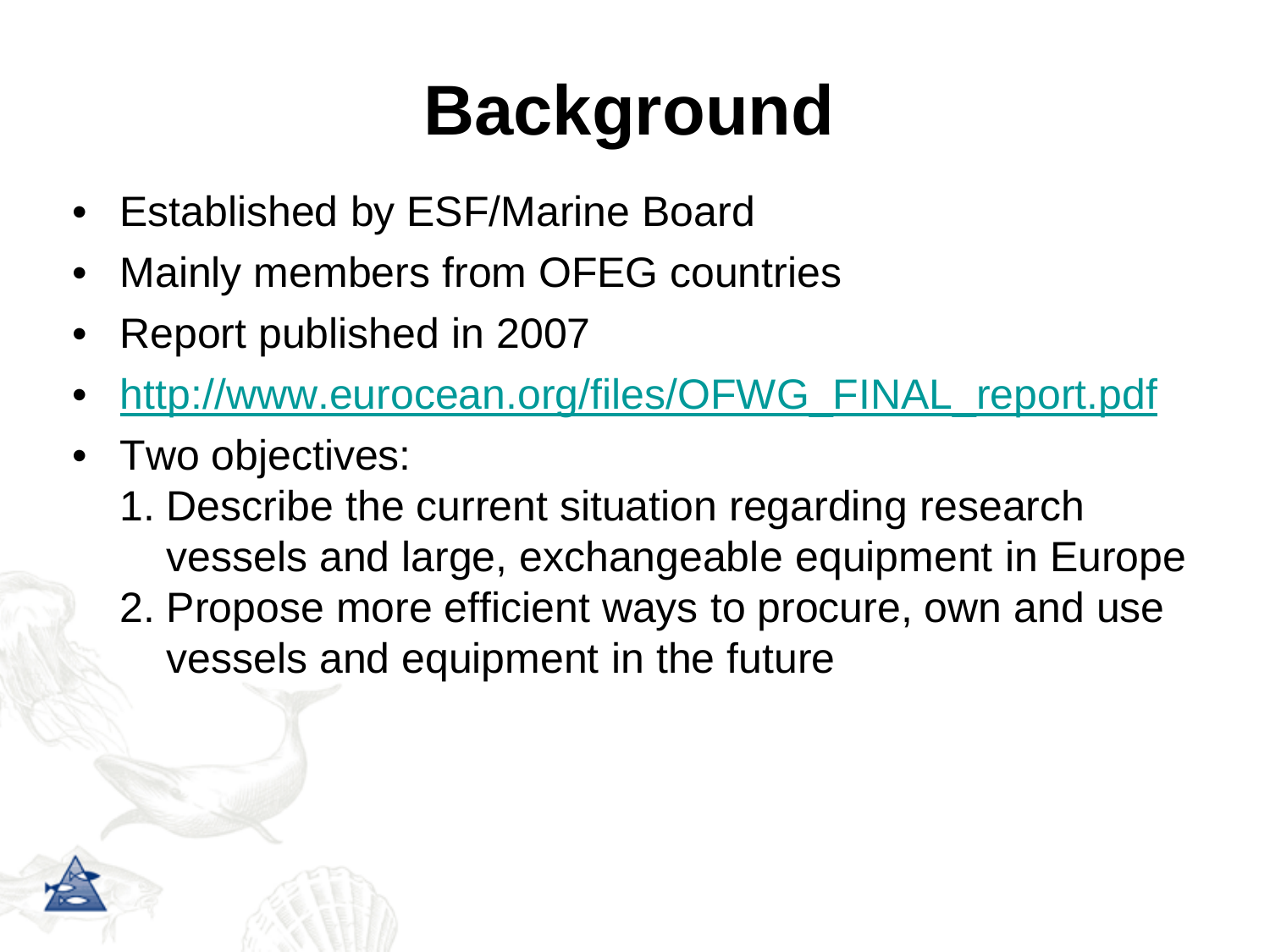

#### Position Paper 10

### **European Ocean Research Fleets**

March 2007

Towards a Common Strategy and Enhanced Use

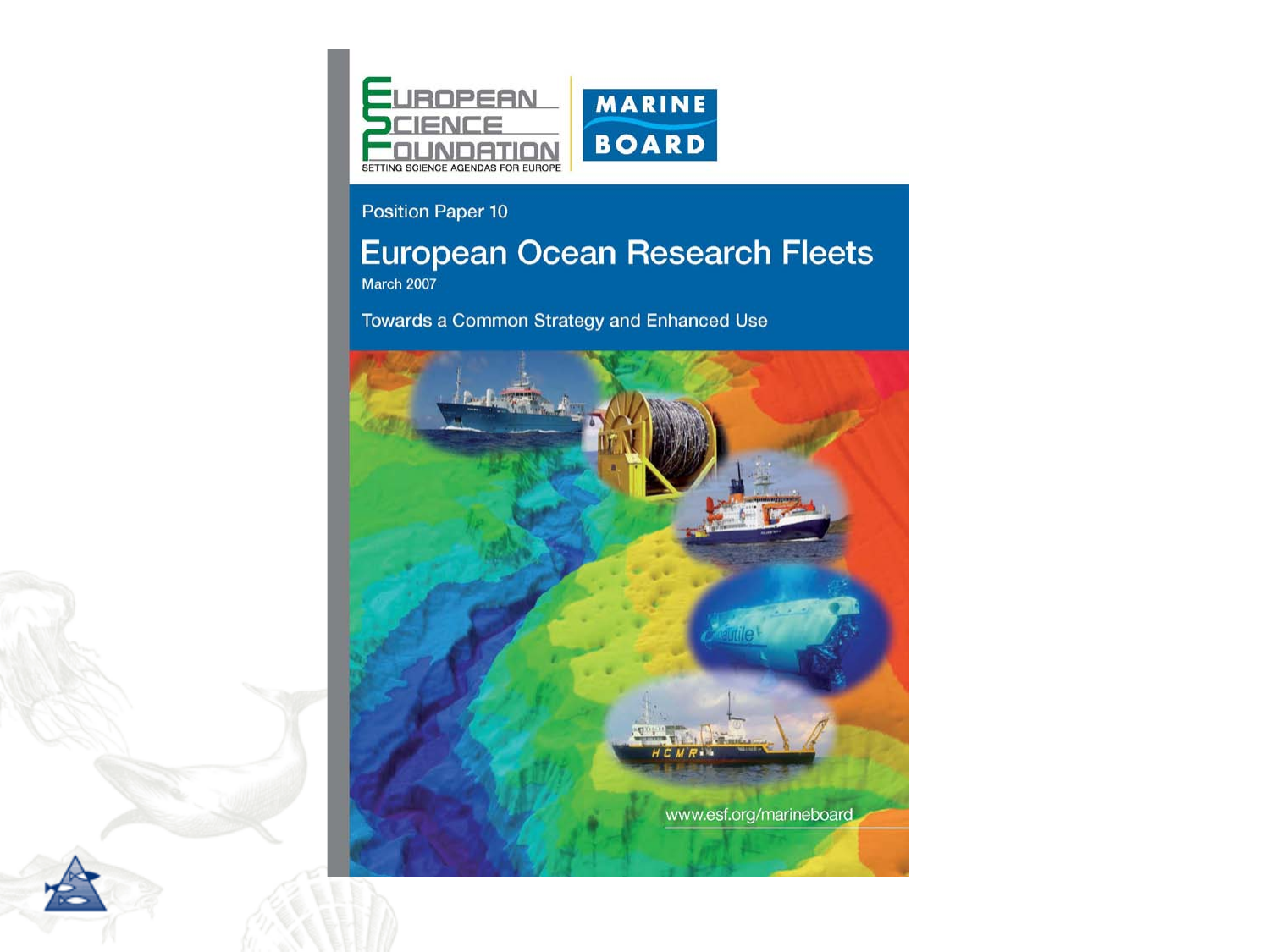# **Findings**

- Both research vessels and large instruments are unevenly distributed across Europe
- A few nations (OFEG-members) owns and operates most of the large, sophisticated vessels and instruments
- Global and Ocean class fleets are in good shape, it is the Regional class vessels who is the challenge in terms of utilisation and replacement frequency

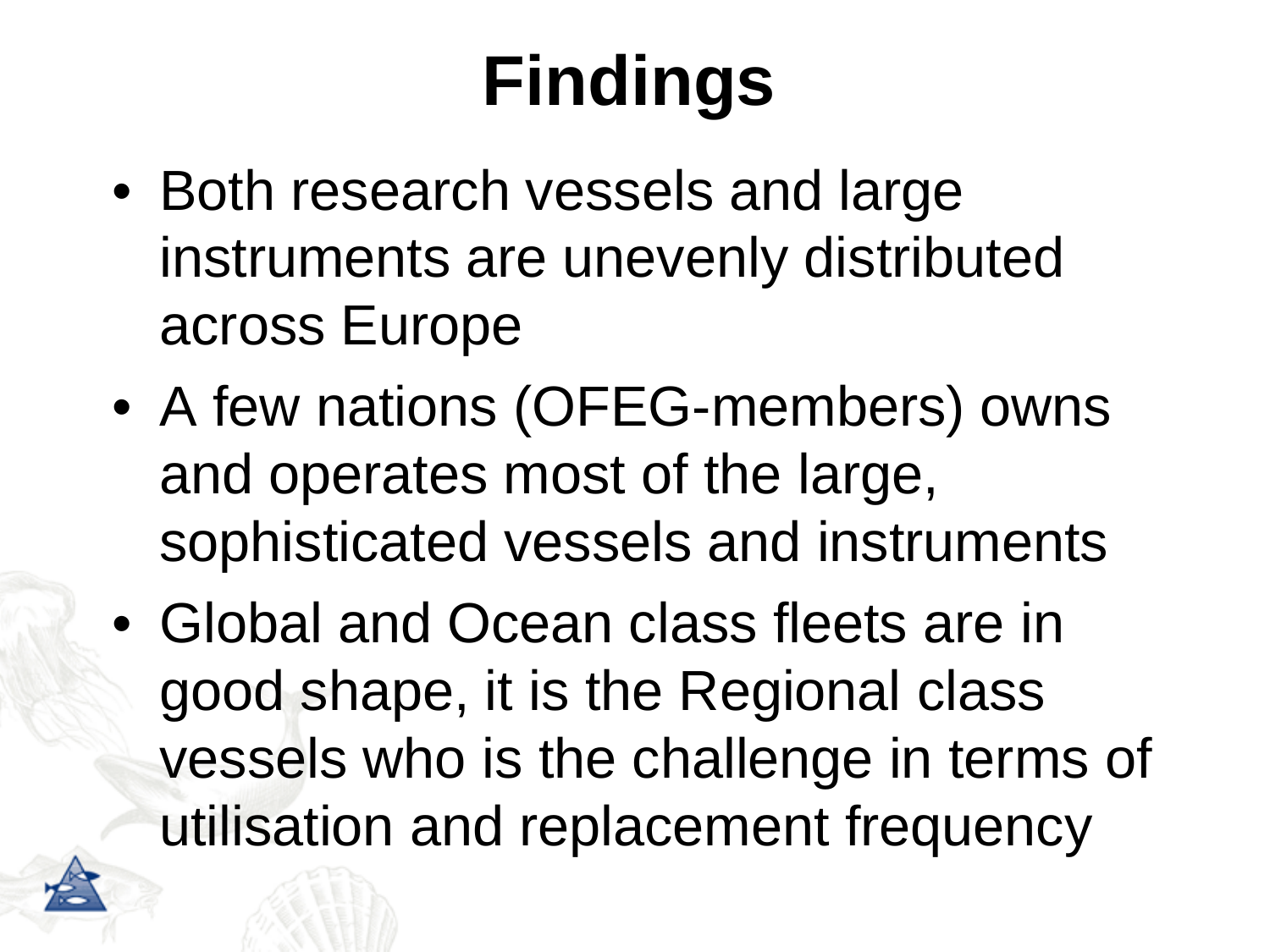# **Recommendations**

| <b>Enhanced means of using the European fleet more efficiently</b> |                                                                                                                                                                                                                                                                                                                   |  |
|--------------------------------------------------------------------|-------------------------------------------------------------------------------------------------------------------------------------------------------------------------------------------------------------------------------------------------------------------------------------------------------------------|--|
| <b>Recommendations</b><br>concerning<br>vessels                    | - Enhance coordination of 6eet scheduling;<br>- Promote bartering to avoid long passage time between cruises;<br>- Encourage chartering process to use the non-funded time;<br>- Create a 'scrap premium' to get rid of old and underutilised<br>vessels;                                                         |  |
| <b>Recommendations</b><br>concerning<br>equipment                  | - Enhance coordination of equipment scheduling;<br>- Achieve interoperability of equipment;<br>- Transnational deployment teams;<br>- Sharing of spare parts;                                                                                                                                                     |  |
| <b>Proposals for</b><br>implementation                             | - Towards funding agencies and National authorities;<br>- Available ship and equipment time to be published;<br>- Reinforcement of the OFEG organisation;<br>- A European initiative for interoperability;<br>- Creation of new marine facilities bartering groups;<br>- Development of national equipment pools; |  |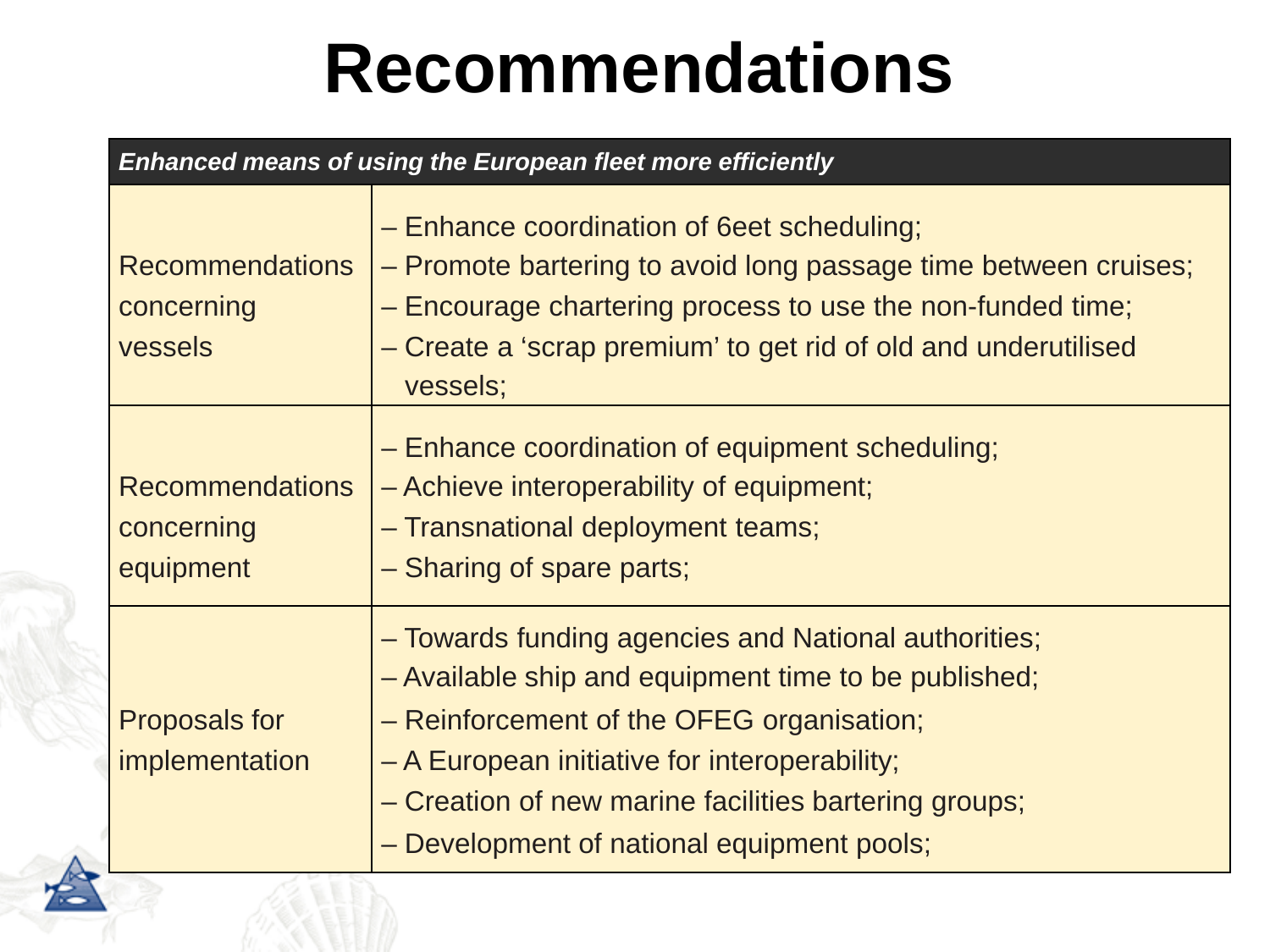# **Recommendations cont'd**

| How to widen access to European scientific fleets |                                                                                     |  |
|---------------------------------------------------|-------------------------------------------------------------------------------------|--|
| <b>Recommendations</b>                            | - Joint cruises;<br>- Rare systems;<br>- New Member States access;                  |  |
| Proposals for implementation                      | - Through MarinERA;<br>- Through the European Union;<br>- Through the Marine Board; |  |